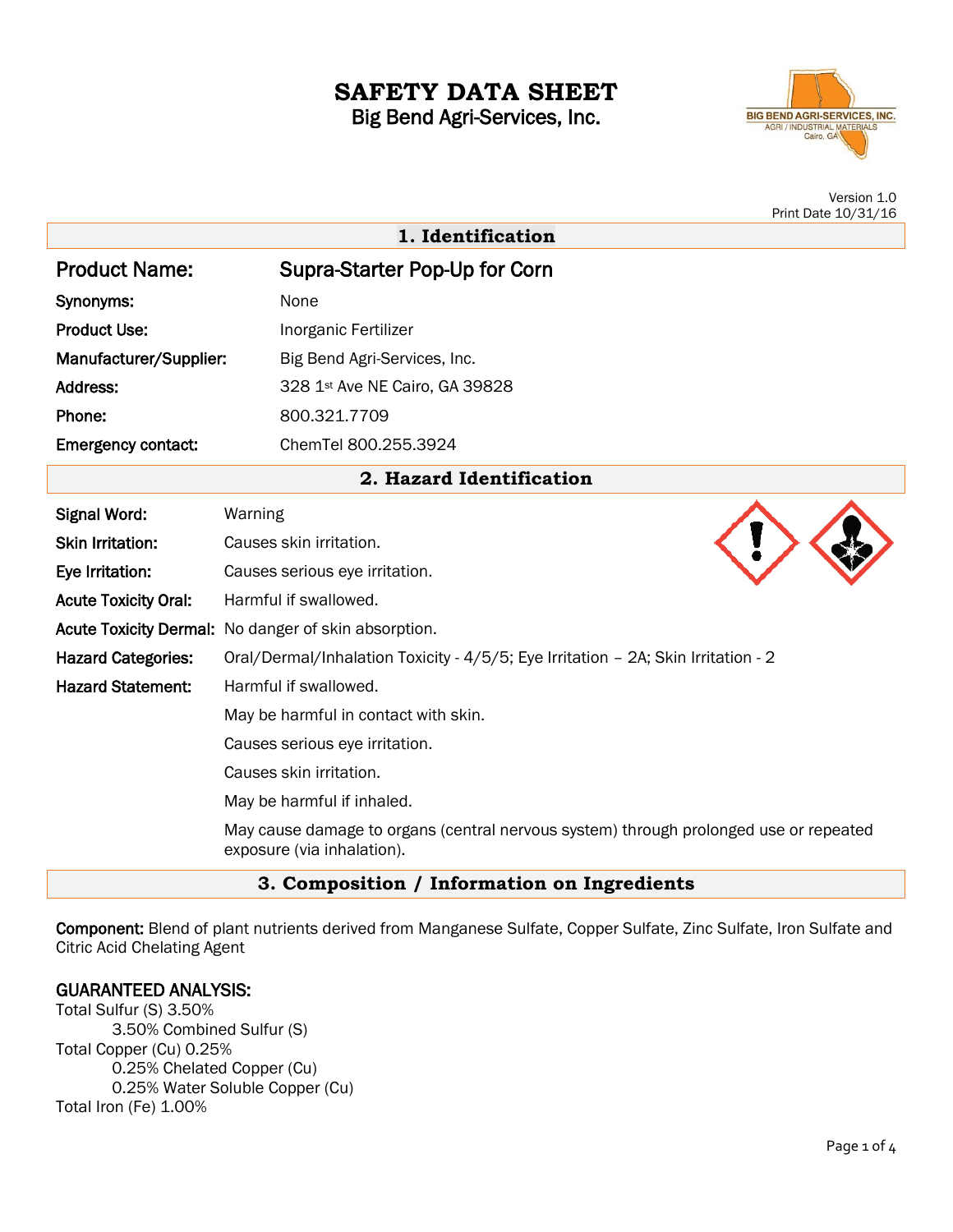1.00% Chelated Iron (Fe) 1.00% Water Soluble Iron (Fe) Total Manganese (Mn) 1.00% 1.00% Chelated Manganese (Mn) 1.00% Water Soluble Manganese (Mn) Total Zinc (Zn) 4.50% 4.50% Chelated Zinc (Zn) 4.50% Water Soluble Zinc (Zn) CAS Number: Proprietary Weight %: 100.00

#### **4. First Aid Measures**

Eye: Rinse cautiously with water for several minutes. Remove contact lenses, if present and easy to do. Continue rinsing. Obtain medical attention if irritation persists.

Skin: Remove contaminated clothing. Wash skin thoroughly with soap and water. Get medical attention if irritation develops.

Inhalation: Move to fresh air. Obtain medical attention if irritation develops.

Ingestion: Drink large volumes of water. Call a physician or poison control center.

Indication of Immediate Medical Attention and Special Treatment Needed: In the event of an adverse response, treatment should be directed toward control of the symptoms and the clinical condition of the patient.

#### **5. Fire Fighting Measures**

Extinguishing Media: Non-combustible product. Use extinguishing media for underlying cause of fire.

Specific Hazards Arising from the Chemical: Product may release toxic fumes under fire conditions.

Special Fire Fight Proc: Wear positive-pressure self-contained breathing apparatus and full protective clothing. Use water spray to keep fire-exposed containers cool.

# **6. Accidental Release Measures**

Personal Precautions: Avoid contact with skin and eyes. Keep unnecessary personnel out of area.

Protective Equipment: NIOSH-approved respirator for ammonia gas if mist or spray is present, impervious gloves, splash-proof goggles, impervious apron and footwear. Safety shower and eyewash should be available.

Emergency Procedures: Do not contaminate water supplies, lakes, streams, ponds or drains with spilled product.

Methods and Materials for Containment and Cleanup: Contain spill. If uncontaminated, collect and reuse product. If contaminated, absorb on sand or clay and place in a recovery drum for proper disposal.

#### **7. Handling and Storage**

Precautions for Safe Handling: Do not contaminate water sources by runoff from cleaning of equipment, disposal of equipment wash water or spray waste. Avoid containers, piping or fittings made of copper-containing alloys or galvanized metals.

Conditions for Safe Storage: Keep out of reach of children. Do not store with food, feed or other material to be used or consumed by humans or animals. Use within 6 months of purchase date. Store unblended in original containers.

#### **8. Exposure Controls / Personal Protection**

TLV/PEL: Not established

Appropriate Engineering Controls: Local exhaust should be sufficient.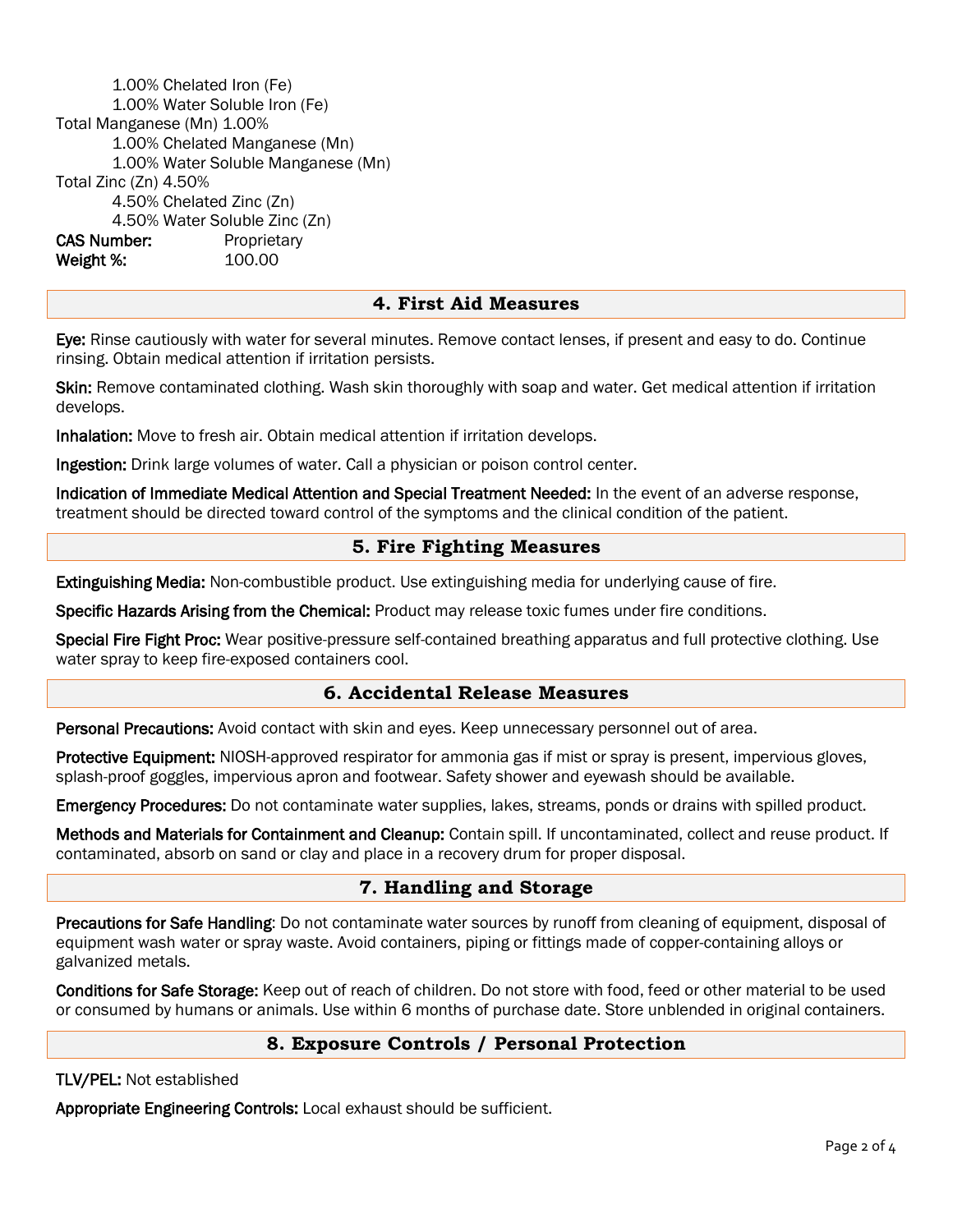Personal Protective Equipment: Impervious gloves, splash-proof goggles, impervious apron and footwear. Safety shower and eyewash should be available.

# **9. Physical and Chemical Properties**

Odor/Appearance: Dark brown liquid with ammonia odor.

Flash Point, 0F: Not flammable

Boiling Point, 0F: Not applicable

Melting Point (Freezing point), <sup>o</sup> C: <32 Degrees F

Vapor Pressure, mm Hg @ 200 C: Not applicable

Vapor Density: Not applicable

Solubility in Water: Soluble

Molecular Formula: Not applicable, formulated mixture.

Specific Gravity: 1.20-1.3

pH: 7-8

Flammable Limits (approximate volume % in air): Not applicable

Auto-ignition Temperature: Not applicable

Decomposition temperature: No information found

# **10. Stability and Reactivity**

Reactivity: No information found

Chemical Stability: Stable

Hazardous Decomposition Products: Product may release ammonia, sulfur, carbon and metal oxides under fire conditions.

Hazardous Polymerization: Will not occur

Conditions to Avoid: Avoid high temperatures above 105 Degrees F., or greater acid contamination.

Incompatible Materials: Avoid mixing or intimate contact with strongly acidic materials.

# **11. Toxicological Information**

Acute Toxicity (Oral LD50): Harmful if swallowed.

Acute Toxicity (Dermal LD50): May be harmful in contact with skin.

Acute Toxicity Inhalation LC50: May be harmful if inhaled.

Likely Routes of Exposure: Skin, eyes, inhalation

Skin Irritation: Prolonged or repeated contact may irritate slightly.

Eye Irritation: Liquid contact may irritate slightly. If mist is formed, it may also irritate slightly.

Skin Sensitization: Not listed as a skin sensitizer.

Carcinogenic: Not listed by IARC, NTP or OSHA.

Chronic Effects: May cause damage to organs (CNS) through prolonged or repeated exposure.

Other Hazards: None currently known.

#### **12. Ecological Information**